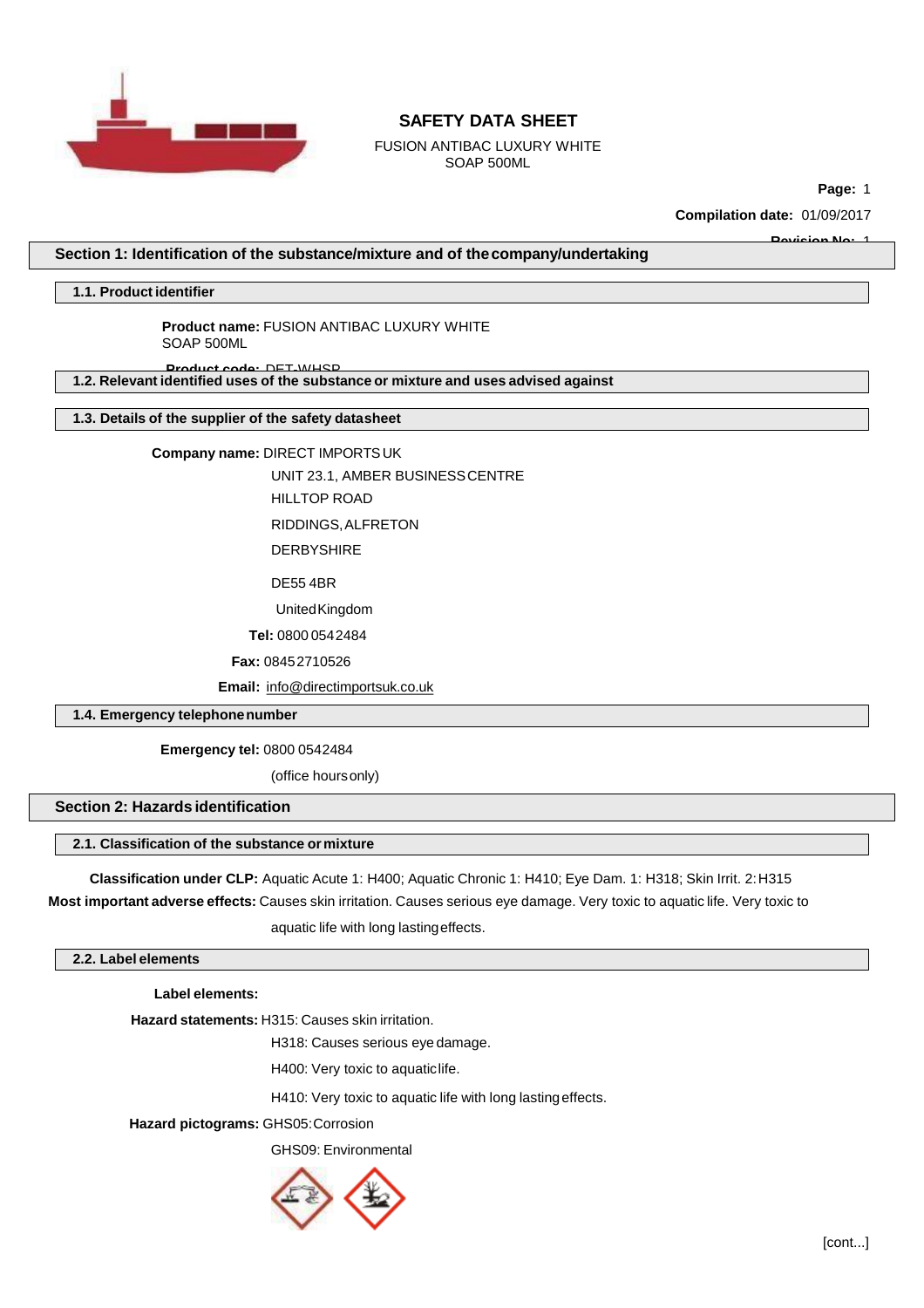#### FUSION ANTIBAC LUXURY WHITE SOAP 500ML

**Page:** 2

**Signal words:** Danger

**Precautionary statements:** P264: Wash hands thoroughly after handling.

P280: Wear protective gloves/protective clothing/eye protection/faceprotection.

P302+352: IF ON SKIN: Wash with plenty ofwater/.

P305+351+338: IF IN EYES: Rinse cautiously with water for several minutes. Remove

contact lenses, if present and easy to do. Continue rinsing.

P310: Immediately call a.

P321: Specific treatment (see instructions on this label).

# **2.3. Other hazards**

**PBT:** This product is not identified as a PBT/vPvB substance.

# **Section 3: Composition/information on ingredients**

**3.2. Mixtures**

### **Hazardous ingredients:**

SODIUM LAURYL ETHER SULPHATE

| EINECS    | CAS       | PBT/WEL | <b>CLP Classification</b>               | Percent |
|-----------|-----------|---------|-----------------------------------------|---------|
| 221-416-0 | 3088-31-1 |         | Skin Irrit. 2: H315; Eye Irrit. 2: H319 | l-10%   |
|           |           |         |                                         |         |

COCOAMIDEDEA

|                  | 3-42-9 | 1: H318<br>: Eve Dam<br>Skin<br>H315:<br>ົດ.<br>-Irrit. | 10% |
|------------------|--------|---------------------------------------------------------|-----|
| I ALIDVI DETAINE |        |                                                         |     |

LAURYLBETAINE

| 266-368-1 | 66455-29-6 | $\overline{\phantom{0}}$ | Skin Irrit. 2: H315; Eye Dam. 1: H318 | l-10% |
|-----------|------------|--------------------------|---------------------------------------|-------|
| TRICLOSAN |            |                          |                                       |       |

| 222-182-2 | 3380-34-5 | Eye Irrit. 2: H319; Skin Irrit. 2: H315; | <1% |
|-----------|-----------|------------------------------------------|-----|
|           |           | Aquatic Chronic 1: H410; Aquatic Acute   |     |
|           |           | 1: H400                                  |     |

## BRONOPOL(INN)

| 200-143-0 | $52 - 51 - 7$ | Acute Tox. 4: H312; Acute Tox. 4: H302; | $< 1\%$ |
|-----------|---------------|-----------------------------------------|---------|
|           |               | STOT SE 3: H335; Skin Irrit. 2: H315;   |         |
|           |               | Eye Dam. 1: H318; Aquatic Acute 1:      |         |
|           |               | H400                                    |         |

## **Section 4: First aid measures**

# **4.1. Description of first aid measures**

**Skin contact:** Remove all contaminated clothes and footwear immediately unless stuck to skin. Wash

immediately with plenty of soap andwater.

**Eye contact:** Bathethe eye with running water for 15 minutes. Transfer to hospital for specialist

examination.

**Ingestion:** Wash out mouth with water. Do not induce vomiting. If conscious, give half a litre of water

to drink immediately. Consult a doctor.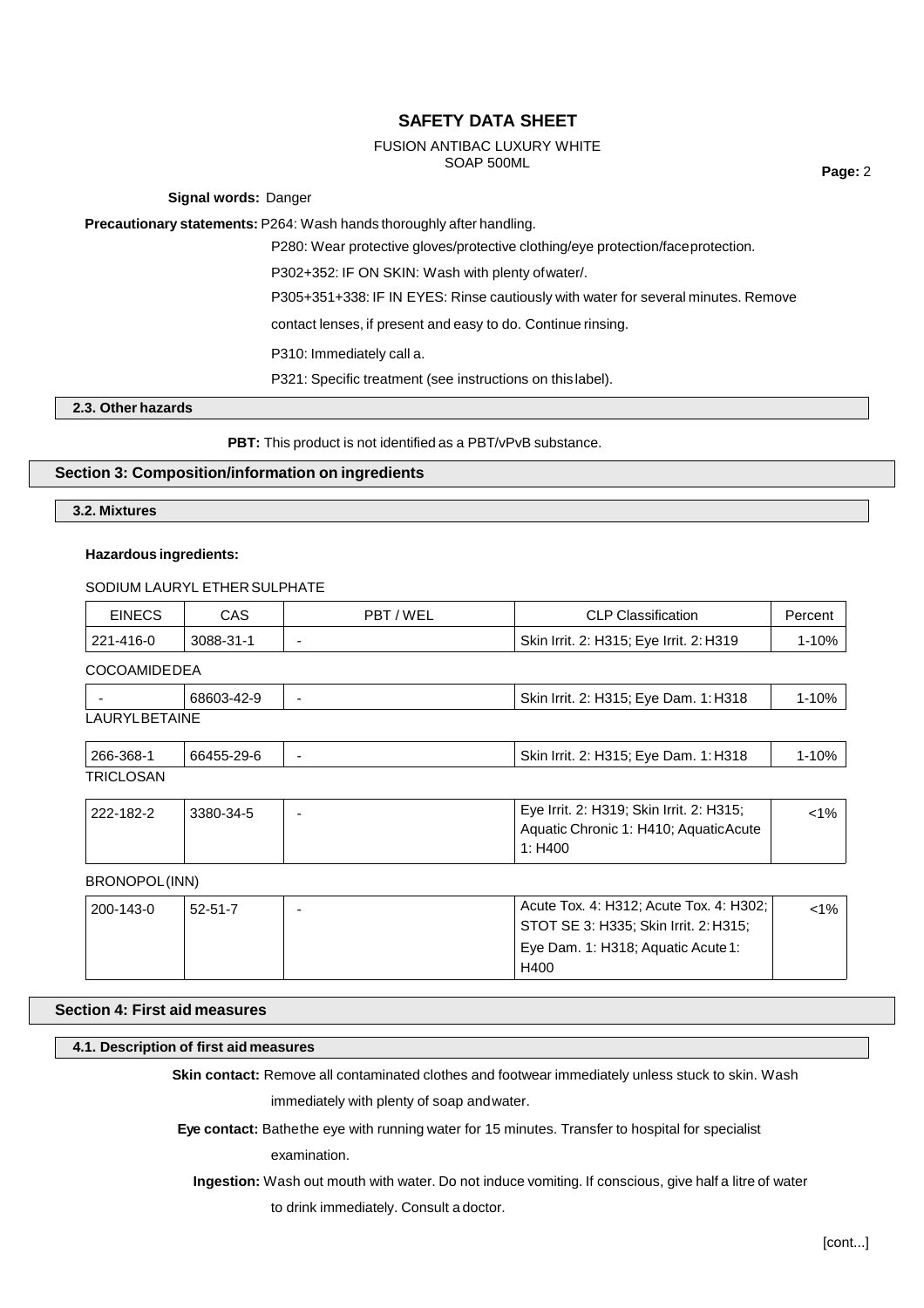# FUSION ANTIBAC LUXURY WHITE

SOAP 500ML

**Page:** 3

**Inhalation:** Remove casualty from exposure ensuring one's own safety whilst doing so. Move to

fresh air in case of accidental inhalation of vapours. Consulta doctor.

### **4.2. Most important symptoms and effects, both acute and delayed**

**Skin contact:** There may be irritation and redness at the site of contact.

**Eye contact:** There may be pain and redness. The eyes may water profusely. There may besevere

pain. The vision may become blurred. May cause permanentdamage.

**Ingestion:** There may be soreness and redness of the mouth and throat. Nausea and stomach

pain may occur.

**Inhalation:** There may be irritation of the throat with a feeling of tightness in the chest.

**Delayed / immediate effects:** Immediate effects can be expected after short-termexposure.

### **4.3. Indication of any immediate medical attention and special treatment needed**

**Immediate / special treatment:** Eye bathing equipment should be available onthe premises.

**Section 5: Fire-fighting measures**

**5.1. Extinguishing media**

**Extinguishing media:** Suitable extinguishing media for the surrounding fire should be used. Use water spray

to cool containers.

### **5.2. Special hazards arising from the substance or mixture**

**Exposure hazards:** In combustion emits toxic fumes.

### **5.3. Advice for fire-fighters**

**Advice for fire-fighters:** Wear self-contained breathing apparatus. Wear protective clothing to prevent contact

with skin and eyes.

# **Section 6: Accidental release measures**

# **6.1. Personal precautions, protective equipment and emergency procedures**

**Personal precautions:** Mark out the contaminated area with signs and prevent access to unauthorised personnel.

Do not attempt to take action without suitable protective clothing - see section 8 of SDS.

Do not create dust. Refer to section 8 of SDS for personal protection details.

### **6.2. Environmentalprecautions**

**Environmental precautions:** Do not discharge into drains or rivers.

### **6.3. Methods and material for containment and cleaningup**

**Clean-up procedures:** Transfer to a closable, labelled salvage container for disposal by an appropriate

method.

### **6.4. Reference to other sections**

**Reference to other sections:** Refer to section 8 of SDS.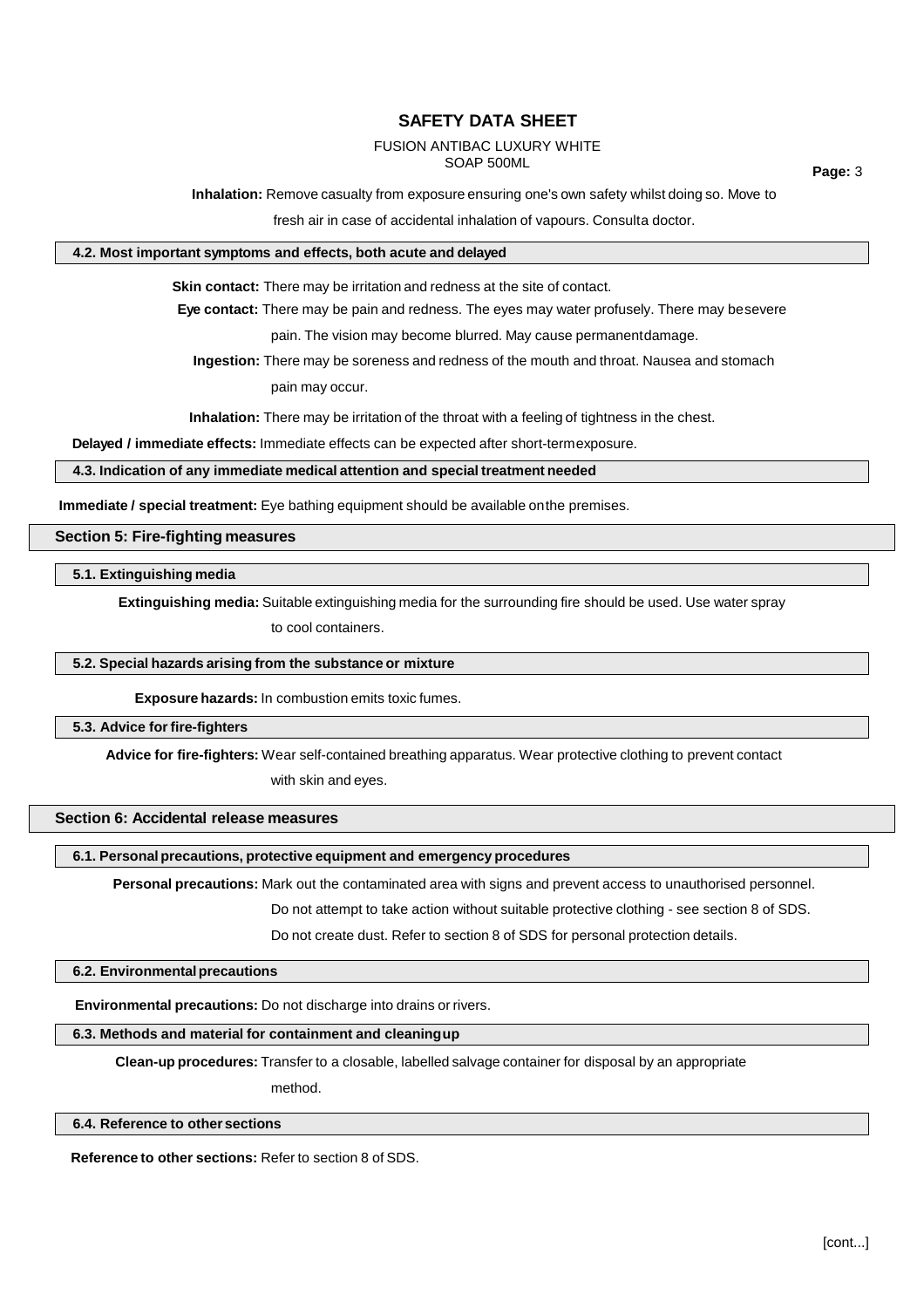#### FUSION ANTIBAC LUXURY WHITE SOAP 500ML

**Page:** 4

### **Section 7: Handling and storage**

#### **7.1. Precautions for safehandling**

**Handling requirements:** Avoid direct contact with the substance. Ensure there is sufficient ventilation ofthe area.

Avoid the formation or spread of dust in theair.

### **7.2. Conditions for safe storage, including anyincompatibilities**

**Storage conditions:** Store in a cool, well ventilated area. Keep container tightly closed.

## **7.3. Specific end use(s)**

**Specific end use(s):** No data available.

# **Section 8: Exposure controls/personalprotection**

**8.1. Control parameters**

**Workplace exposure limits:** No dataavailable.

**DNEL/PNEC Values**

**DNEL / PNEC** No dataavailable.

**8.2. Exposurecontrols**

**Engineering measures:** Ensure there is sufficient ventilation of the area.

**Respiratory protection:** Self-contained breathing apparatus must be available in case of emergency. Respiratory

protective device with particlefilter.

**Hand protection: Protectivegloves.** 

**Eye protection:** Tightly fitting safety goggles. Ensure eye bath is tohand.

**Skin protection: Protective clothing.** 

# **Section 9: Physical and chemicalproperties**

# **9.1. Information on basic physical and chemicalproperties**

State: Liquid

**Colour:** White

**Odour:** Barely perceptibleodour

**Viscosity:** Viscous

**pH:** 7

**9.2. Other information** 

**Other information:** No dataavailable.

## **Section 10: Stability andreactivity**

**10.1. Reactivity**

**Reactivity:** Stable under recommended transport or storage conditions.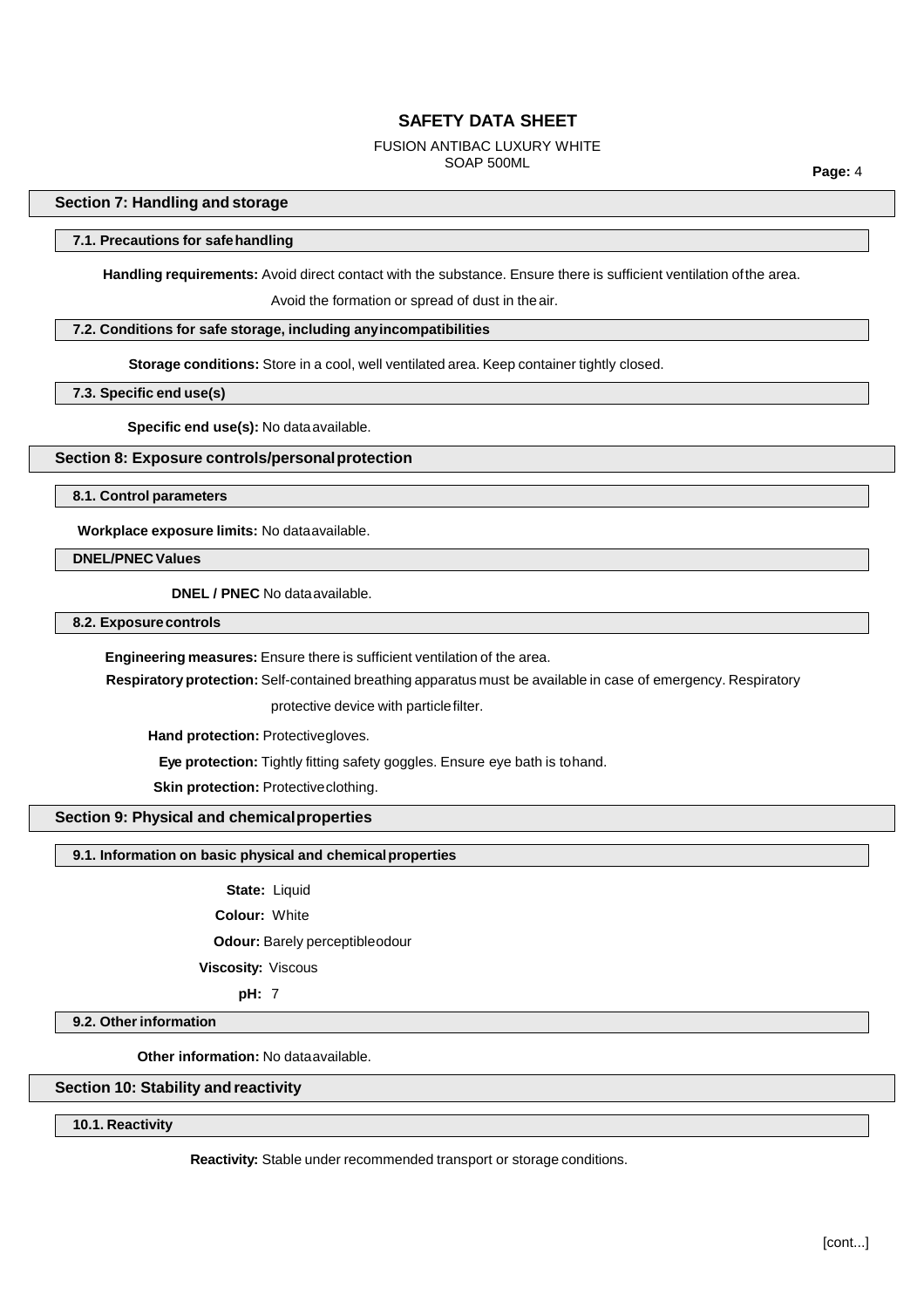#### FUSION ANTIBAC LUXURY WHITE SOAP 500ML

**Page:** 5

### **10.2. Chemical stability**

**Chemical stability:** Stable under normal conditions.

### **10.3. Possibility of hazardousreactions**

**Hazardous reactions:** Hazardous reactions will not occur under normal transport or storage conditions.

Decomposition may occur on exposure to conditions or materials listed below.

### **10.4. Conditions to avoid**

**Conditions to avoid:** Heat.

## **10.5. Incompatible materials**

**Materials to avoid:** Strong oxidising agents. Strong acids.

## **10.6. Hazardous decomposition products**

**Haz. decomp. products:** In combustion emits toxicfumes.

# **Section 11: Toxicological information**

**11.1. Information on toxicological effects**

#### **Hazardous ingredients:**

#### **BRONOPOL (INN)**

| ORL        | <b>MUS</b> | LD50 | $270 \mid mg/kg$ |
|------------|------------|------|------------------|
| ORL        | <b>RAT</b> | LD50 | $180 \mid mg/kg$ |
| <b>SKN</b> | <b>MUS</b> | LD50 | 4750   mg/kg     |
| <b>SKN</b> | <b>RAT</b> | LD50 | 1600   mg/kg     |

### **Relevant hazards forproduct:**

| Hazard                        | Route | Basis                   |
|-------------------------------|-------|-------------------------|
| Skin corrosion/irritation     | DRM   | Hazardous: calculated   |
| Serious eye damage/irritation | OPT   | ' Hazardous: calculated |

#### **Symptoms / routes of exposure**

**Skin contact:** There may be irritation and redness at the site of contact.

**Eye contact:** There may be pain and redness. The eyes may water profusely. There may besevere

pain. The vision may become blurred. May cause permanentdamage.

**Ingestion:** There may be soreness and redness of the mouth and throat. Nausea and stomach

pain may occur.

**Inhalation:** There may be irritation of the throat with a feeling of tightness in the chest.

**Delayed / immediate effects:** Immediate effects can be expected after short-termexposure.

### **Section 12: Ecologicalinformation**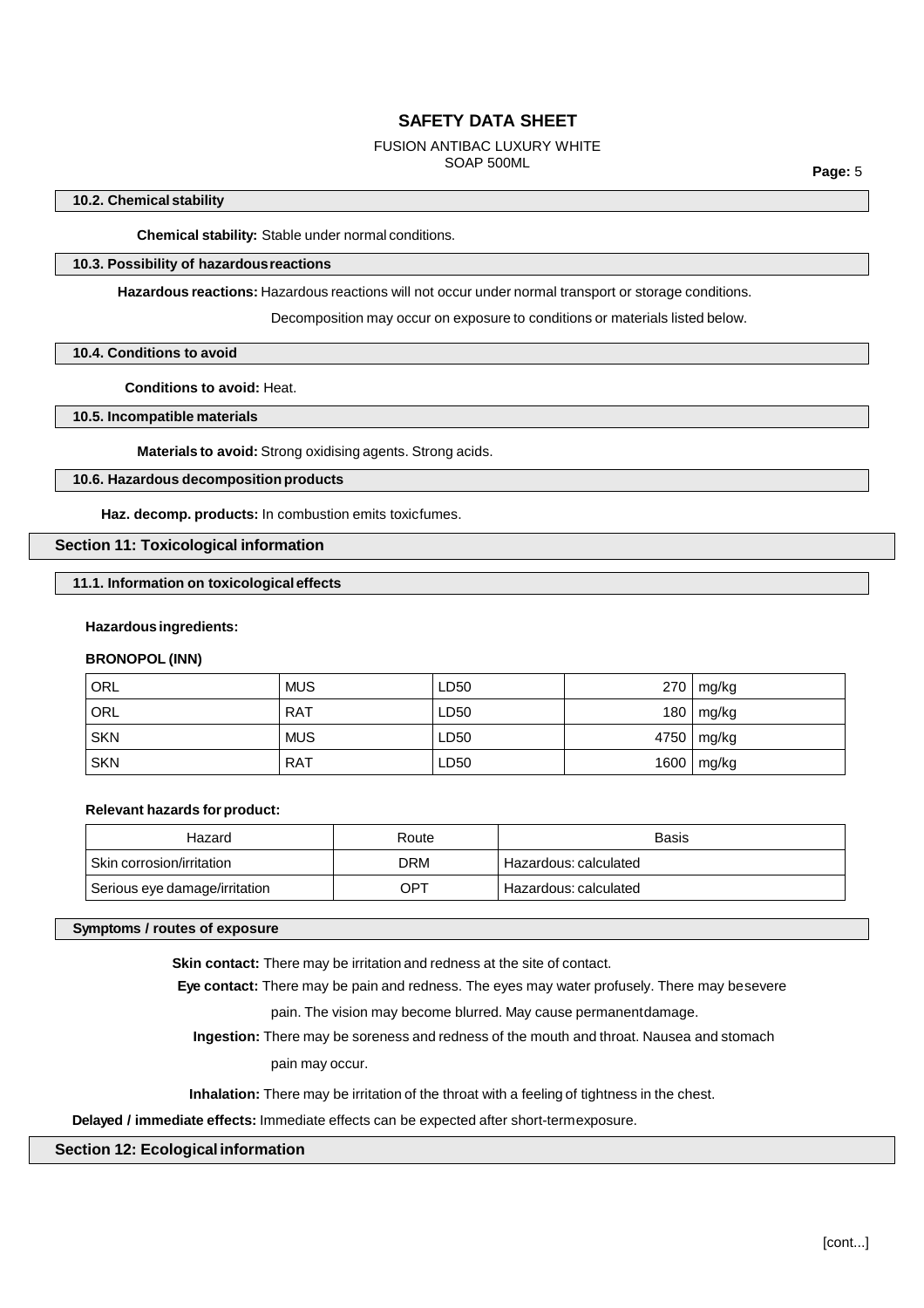#### FUSION ANTIBAC LUXURY WHITE SOAP 500ML

**Page:** 6

**12.1. Toxicity**

**Ecotoxicity values:** No dataavailable.

### **12.2. Persistence and degradability**

**Persistence and degradability:** Biodegradable.

**12.3. Bioaccumulativepotential**

**Bioaccumulative potential:** No bioaccumulationpotential.

**12.4. Mobility in soil**

### **12.5. Results of PBT and vPvB assessment**

**PBT identification:** This product is not identified as a PBT/vPvB substance.

**12.6. Other adverseeffects**

**Other adverse effects:** Negligibleecotoxicity.

#### **Section 13: Disposal considerations**

**13.1. Waste treatmentmethods**

**Disposal operations:** Transfer to a suitable container and arrange for collection by specialised disposal

company.

**NB:** The user's attention is drawn to the possible existence of regional or national

regulations regarding disposal.

# **Section 14: Transport information**

**Transport class:** This product does not require a classificationfor transport.

# **Section 15: Regulatory information**

**15.1. Safety, health and environmental regulations/legislation specific for the substance ormixture**

**Specific regulations:** Notapplicable.

# **15.2. Chemical SafetyAssessment**

# **Section 16: Other information**

**Other information**

**Other information:** This safety data sheet is prepared in accordance with Commission Regulation (EU) No

2015/830.

\* indicates text in the SDS which has changed since the lastrevision.

**Phrases used in s.2 and s.3:** H302: Harmful if swallowed.

H312: Harmful in contact with skin.

H315: Causes skin irritation.

H318: Causes serious eyedamage.

H319: Causes serious eyeirritation.